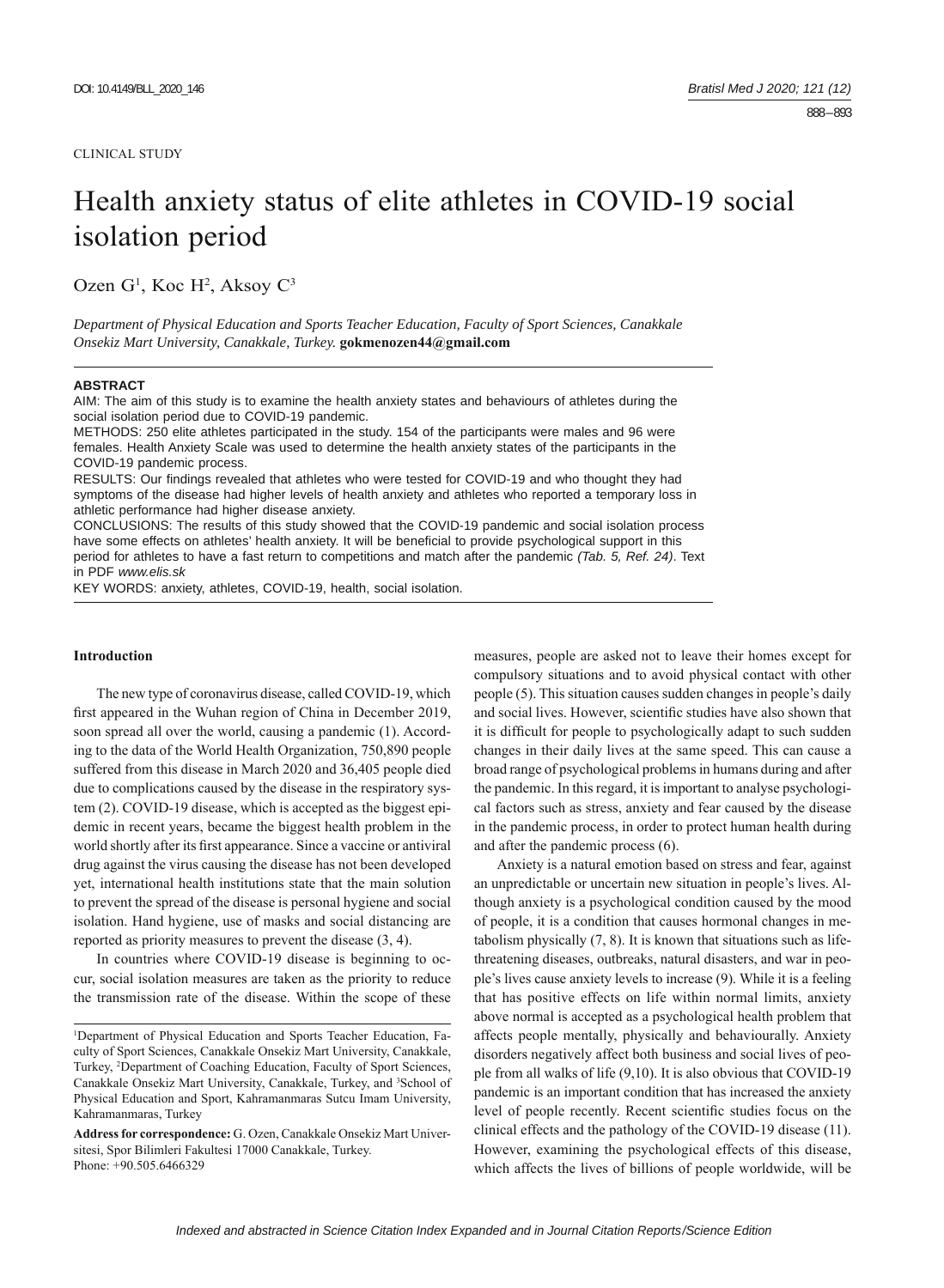beneficial for human health and social recovery during and after the illness period.

During social isolation, many collective leisure time activities that people do in their free time especially sports activities, are limited (12). Sports is one of the most popular leisure activities today, considering both the number of participants and the audience. Sport has multidimensional benefits for people both as participants and audience (13). With the start of the social isolation process implemented as a measure against COVID-19 pandemic in many countries, sports competitions and races were postponed and sports facilities were closed (14). Additionally, apart from individual training of athletes, team training in clubs or teams are cancelled. Sports activities will have a great role in normalizing the social life of people after the pandemic. For this reason, it will be considered to start sports organizations in a short time that are delayed at national and international levels. However, it will definitely take a certain time for athletes to recover physically and psychologically after this detraining period in order to participate in these competitions and races (15). For this reason, determining the psychological conditions and thoughts of athletes in this pandemic and social isolation period is very important in order to ensure a faster return to sports competitions at the end of the social isolation process. For this reason, the purpose of our research is to examine the anxiety levels and sports behaviour experienced by athletes during this period due to coronavirus and social isolation.

## **Materials and methods**

## *Research procedure*

The study was conducted at the end of March 2020 when the number of COVID-19 cases started to increase in Turkey and sports events were ceased within the scope of social isolation. Information about the research and the data collection tools were sent to the participants via the internet in a digital environment in accordance with social isolation measures. Written informed consent forms were obtained from athletes who agreed to participate voluntarily in this study. This study was conducted according to the criteria set by the Declaration of Helsinki and ethical standards in sport and exercise science research (16).

## *Participants*

255 elite athletes who have been active in different sports categories in 2019-2020 participated in the study voluntarily. The research group consisted of 99 (38.8 %) women and 156 (61.2 %) men. The average age of the participants was 23.4 years in the range of 17– 40 years. General information about the participants is presented in Table 1.

#### *Data collection*

The data for this study was obtained from a standardized data extraction form and health anxiety inventory. The standardized data extraction form was used to determine participants' gender, age, health, sports, training status, social isolation period behaviours. The Health Anxiety Scale, consisting of 18 items and 2 subdimensions, developed by Salkovskis et al. (17) and adapted to

|  |  | Tab. 1. General characteristics of participants. |
|--|--|--------------------------------------------------|
|--|--|--------------------------------------------------|

| Variables     | n(255) | $(\%)$ |  |
|---------------|--------|--------|--|
| Gender        |        |        |  |
| Female        | 99     | (38.8) |  |
| Male          | 156    | (61.2) |  |
| <b>Sports</b> |        |        |  |
| Athletics     | 87     | (34.1) |  |
| Basketball    | 11     | (4.3)  |  |
| Cycling       | 55     | (21.6) |  |
| Football      | 21     | (8.2)  |  |
| Handball      | 51     | (20.0) |  |
| Taekwondo     | 7      | (2.7)  |  |
| Volleyball    | 23     | (9.0)  |  |
| Total         | 255    | (100)  |  |

Turkish Culture by Aydemir et al (18) was used to determine the health anxiety states of the participants caused by COVID-19 virus. The first dimension of the scale consisting of 14 items addresses the mental status of the participants, and the second dimension consisting of 4 items addresses the mental status of participants with the hypothesis of having the disease. The second dimension of the scale was designed on the assumption that the participants had COVID-19 coronavirus disease. The items are 4-point scale evaluated between 0–3 points. The scale has the highest total score of 54 and the lowest of 0, and the range of possible scores in the health anxiety sub-dimension is between 44-0, and 12-0 in the fear of illness sub-dimension. A high scale score indicates a high level of anxiety. In previous studies, the internal consistency coefficient of the scale has been reported as 0.91.

#### *Statistical analysis*

Statistical analyses were performed with SPSS statistic software package (version 17.0, SPSS Inc., Chicago, IL, USA). Data are presented as means with a standard deviation  $(M \pm SD)$  for continuous variables and categorical variables are presented as frequency counts and percentages. A Kolmogorov-Smirnov test was used to determine the homogeneity of the data. Independentsamples t-test and One-way ANOVA tests were used to determine whether the participants' health anxiety level varied in terms of descriptive variables. The significance level was fixed at 0.05.

# **Results**

The findings of the health, COVID-19 disease and the total anxiety scores obtained from the participants' health anxiety scale are presented in Table 2.

The general characteristics of the participants, an analysis of their health anxiety status according to COVID-19 and their training status are presented in Table 3. According to the results

**Tab. 2. Health anxiety scale scores of the participants.**

| Domain               | $M\pm SD$       | Min | Max |
|----------------------|-----------------|-----|-----|
| Health Anxiety       | $10.64\pm4.5$   |     | 28  |
| COVID-19 Anxiety     | $3.93 \pm 2.7$  |     | 12  |
| <b>Total Anxiety</b> | $14.58 \pm 5.8$ |     | 36  |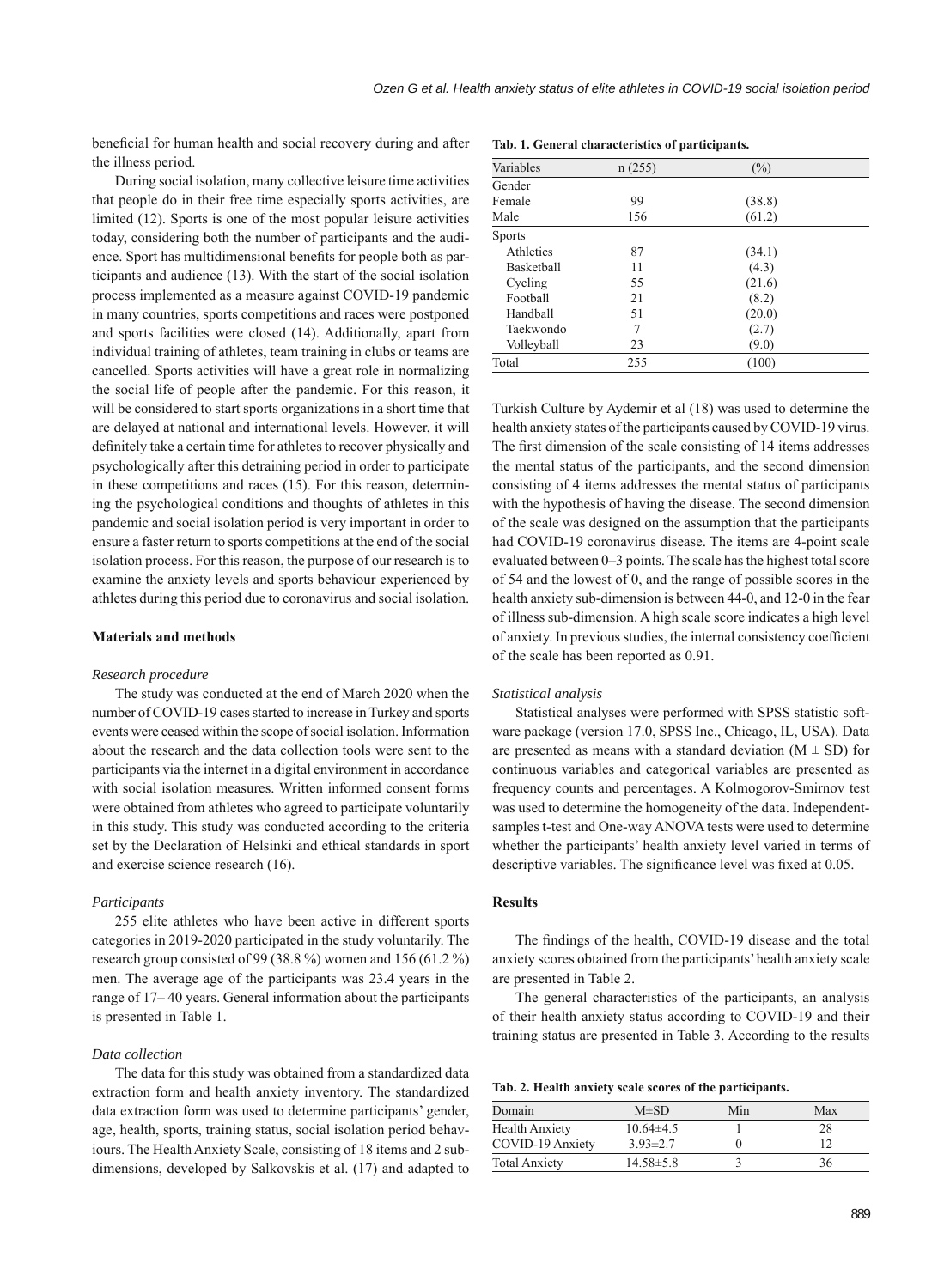888 – 893

**Tab. 3. Evaluation of the general health anxiety states of the participants.**

|                             |              | $\frac{0}{0}$ | Health Anxiety (14 items) | Significance |           |  |
|-----------------------------|--------------|---------------|---------------------------|--------------|-----------|--|
|                             |              |               | $M \pm SD$                | $Z/T/F/X^2$  | p         |  |
| Gender                      |              |               |                           |              |           |  |
| Female                      | 99           | (38.8)        | $10.51 \pm 4.7$           | 0.387        | 0.70      |  |
| Male                        | 156          | (61.2)        | $10.73 + 4.4$             |              |           |  |
| COVID-19 Test               |              |               |                           |              |           |  |
| No Test                     | 234          | (91.8)        | $10.13\pm4.2$             |              |           |  |
| Negative                    | 21           | (8.2)         | $16.33 \pm 3.8$           | $-5.882$     | $< 0.01*$ |  |
| Positive                    | $\mathbf{0}$ | (0)           |                           |              |           |  |
| Symptoms of COVID-19        |              |               |                           |              |           |  |
| Yes                         | 22           | (8.6)         | $13.36 \pm 4.6$           |              |           |  |
| N <sub>0</sub>              | 233          | (91.4)        | $10.39{\pm}4.4$           | $-2.979$     | $0.003*$  |  |
| Fear of COVID-19            |              |               |                           |              |           |  |
| None                        | 49           | (19.2)        | $10.20 \pm 4.8$           |              |           |  |
| Some                        | 142          | (55.7)        | $11.04\pm4.6$             | 1.257        | 0.29      |  |
| Much                        | 64           | (25.1)        | $10.09{\pm}4.1$           |              |           |  |
| Chronic Disease             |              |               |                           |              |           |  |
| Yes                         | 27           | (10.6)        | $10.89{\pm}4.6$           |              |           |  |
| N <sub>0</sub>              | 228          | (89.4)        | $10.61 \pm 4.5$           | $-0.361$     | 0.72      |  |
| <b>Acute Disease</b>        |              |               |                           |              |           |  |
| Yes                         | 25           | (9.8)         | $11.16\pm4.6$             | $-0.722$     | 0.47      |  |
| N <sub>0</sub>              | 230          | (91.2)        | $10.59 \pm 4.5$           |              |           |  |
| <b>Training Status</b>      |              |               |                           |              |           |  |
| Regular                     | 115          | (45.1)        | $10.35 \pm 4.6$           |              |           |  |
| Irregular                   | 111          | (43.5)        | $10.94 \pm 4.6$           | 1.377        | 0.50      |  |
| No training                 | 29           | (11.4)        | $11.00 \pm 3.7$           |              |           |  |
| <b>Traning Style</b>        |              |               |                           |              |           |  |
| With teammates              | 57           | (22.4)        | $10.05 \pm 4.2$           |              |           |  |
| With Personel trainer       | 40           | (15.7)        | $11.27 \pm 4.9$           | 1.044        | 0.35      |  |
| Alone                       | 129          | (50.6)        | $10.22 \pm 4.4$           |              |           |  |
| Athletic Performance Status |              |               |                           |              |           |  |
| Serious loss                | 65           | (25.5)        | $10.15 \pm 4.8$           |              |           |  |
| Temporary loss              | 88           | (34.5)        | $11.06\pm4.0$             | 0.522        | 0.67      |  |
| Minor loss                  | 68           | (26.7)        | $10.51 \pm 4.3$           |              |           |  |
| No loss                     | 34           | (13.3)        | $10.76 \pm 5.7$           |              |           |  |

of the statistical analysis, it was found that there were no statistically significant differences in general anxiety score averages in the comparisons of the participants' gender, COVID-19 fear, chronic disease, acute disease, training status, training style and performance status ( $p > 0.05$ ). However, in the comparisons made for COVID-19 test and symptoms, there were statistically significant differences between anxiety score means ( $p < 0.05$ ). The overall health anxiety scores of the participants who were tested for COVID-19 and learned that the result was negative (16.33  $\pm$ 3.8) were found to be significantly higher than those who were not tested  $(10.13 \pm 4.2)$  [MD = 6.20, z = -5.88, p < 0.01]. Also, the participants who stated that they had COVID-19 disease symptoms  $(13.36 \pm 4.6)$  were found to have a significantly higher general health anxiety than the participants who did not have symptoms  $(10.39 \pm 4.4)$  [MD = 2.97, z = -2.979, p = 0.003].

The coronavirus anxiety states based on the general characteristics of the participants, COVID-19 and training status are presented in Table 4. According to the results of the statistical analysis, it was found that there were no statistically significant differences in the mean of coronavirus anxiety scores in the comparisons of gender, fear of COVID-19, COVID-19 test, COVID-19 symptoms, chronic disease, acute disease, training status and training style (p > 0.05). However, in the comparisons made in terms of athletic performance situations, statistically significant differences were found in the mean scores of the hypochondriac anxiety ( $p < 0.05$ ). According to the results of the analysis, it was determined that the coronavirus anxiety score means were significantly higher in participants who stated a temporary performance loss  $(4.51 \pm 2.8)$ than the participants who stated they experienced a minor performance loss  $(3.23 \pm 2.3)$  $[MD = 1.18, z = -5.88, p < 0.01]$ . Also, the participants who stated having COVID-19 disease symptoms  $(13.36 \pm 4.6)$  were found to have significantly higher mean scores in general health anxiety than the participants who did not have symptoms  $(10.39 \pm 4.4)$  $[MD = 2.97, f = 2.853, p = 0.038].$ 

The general characteristics of the participants, an analysis of their health anxiety status according to COVID-19 and their training status are presented in Table 5. According to the results of the statistical analysis, it was found that there were no statistically significant differences in the mean scores of general anxiety in the comparisons of the participants' for gender, COVID-19 fear, chronic disease, acute disease, training status, training style and performance status  $(p > 0.05)$ . However, in the comparisons made for COVID-19 test and symptoms, there were statistically significant differences between anxiety score averages (p <

0.05). The overall health anxiety scores of the participants who were tested negative for COVID-19 (21.24  $\pm$  5.3) were found to be significantly higher than those who were not tested (13.98  $\pm$ 5.5) [MD = 7.26,  $z = -5.78$ ,  $p < 0.01$ ]. In addition, the participants who stated that they experienced COVID-19 disease symptoms  $(17.59 \pm 5.1)$  were found to have a significantly higher mean for overall health anxiety compared to the participants who did not have symptoms  $(14.29 \pm 5.8)$  [MD = 3.30, z = 2.557, p = 0.011].

# **Discussion**

The purpose of the study was to examine the effects of the COVID-19 pandemic and the social isolation period on anxiety states of athletes who participated in competitions and matches in various branches in the 2019–2020 season in Turkey. According to the results of the statistical analysis, the mean scale score of the athletes were  $10.64 \pm 4.5$  in the health anxiety sub-dimension,  $3.93 \pm 2.7$  in the COVID-19 disease anxiety sub-dimension, and  $14.58 \pm 5.8$  in the overall scale. There is no existing scoring scale for the evaluation of the health anxiety scale in the literature (19). However, when compared with the results of studies conducted with healthy and sick people in the past; Abramowitz, Olatunji,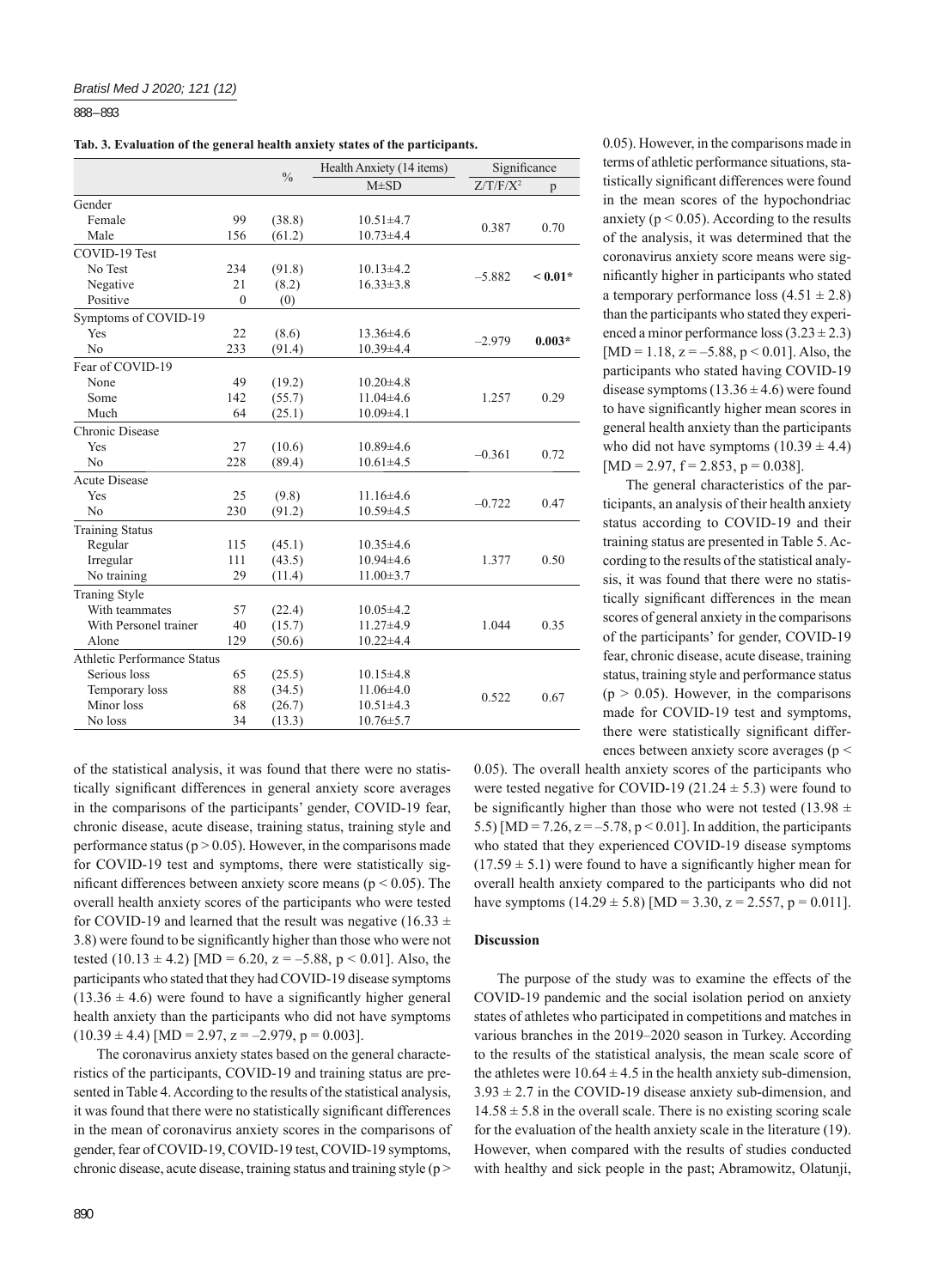and Deacon (2007) reported in their study that the general health anxiety score average was above 30 in people with psychological health problems including hypochondriac, panic and general anxiety disorder (20). When literature reviews in the field are examined, it was determined that the general health anxiety scores for approximately 18 items in healthy adults were about 12 points  $(19)$ . When these findings are taken into consideration, it is seen that the health anxiety of the athletes constituting our research group is slightly higher than the healthy people, although it does not require clinical treatment. In this regard, it will be beneficial to provide psychological support to athletes during the period of social isolation and after this period in returning to sports.

The study shows that there is no significant difference between both health anxiety and coronavirus disease anxiety states of male and female athletes. Baxter et al (2013) reported in their review meta-regression analysis studies on anxiety disorders that women with anxiety disorders had a level of anxiety twice as high as men (9). Large-scale epidemiological studies show that young and adult women have a higher risk of anxiety disorders (21). In the literature, studies examining the anxiety status in women and men focused on performance and pre-competition anxiety (22). Some of these studies showed high anxiety levels

for women, while some studies reported no difference between men and women. However, in literature, there is no study that reveals a difference in health anxiety levels between male and female athletes. Scientific studies show that participation in sports activities is a factor that increases athletes' coping with stress and anxiety (23). On the other hand, it is possible that athletic women also having sports-related behaviours beneficial for life such as regular physical activity and balanced nutrition like athletic men may have contributed to similar levels of health anxiety as men.

When the anxiety levels of athletes were examined based on their fear of COVID-19, showing symptoms and testing, the health anxiety was found to be higher in the athletes with disease symptoms and testing. Anxiety is expected to be high in athletes who think they have the symptoms of the disease as they think they have the disease. In terms of testing, the fact that the COVID-19 tests are performed in patients who are determined to show disease symptoms is considered to be a consistent result in the individuals who are tested. When the COVID-19 test results are examined, it is seen that the rate of people tested is 10 % and that the test results are negative. However, the interesting finding is that athletes with negative results have the highest mean of health anxiety (21.24  $\pm$ 5.3) compared to the means in other variables. This result may be

| Tab. 4. Examination of participants' COVID-19 anxiety states. |  |  |  |
|---------------------------------------------------------------|--|--|--|
|---------------------------------------------------------------|--|--|--|

| Variable                           |              | $\frac{0}{0}$ | Health Anxiety (4 items) | Significance |          |
|------------------------------------|--------------|---------------|--------------------------|--------------|----------|
|                                    | $\mathbf n$  |               | $M\pm SD$                | $Z/T/F/X^2$  | p        |
| Gender                             |              |               |                          |              |          |
| Female                             | 99           | (38.8)        | $3.64 \pm 2.7$           |              |          |
| Male                               | 156          | (61.2)        | $4.11 \pm 2.8$           | 1.331        | 0.18     |
| COVID-19 Test                      |              |               |                          |              |          |
| No Test                            | 234          | (91.8)        | $3.84 \pm 2.7$           |              |          |
| Negative                           | 21           | (8.2)         | $4.9 \pm 2.5$            | $-1.895$     | 0.06     |
| Positive                           | $\mathbf{0}$ | (0)           |                          |              |          |
| Symptoms of COVID-19               |              |               |                          |              |          |
| Yes                                | 22           | (8.6)         | $4.22 \pm 2.1$           |              |          |
| No                                 | 233          | (91.4)        | $3.91 \pm 2.8$           | 0.524        | 0.60     |
| Fear of COVID-19                   |              |               |                          |              |          |
| None                               | 49           | (19.2)        | $3.90 \pm 2.5$           |              |          |
| Some                               | 142          | (55.7)        | $3.84 \pm 2.8$           | 0.329        | 0.72     |
| Much                               | 64           | (25.1)        | $4.17 \pm 2.9$           |              |          |
| Chronic Disease                    |              |               |                          |              |          |
| Yes                                | 27           | (10.6)        | $3.81 \pm 2.6$           |              |          |
| N <sub>0</sub>                     | 228          | (89.4)        | $3.95 \pm 2.8$           | 0.029        | 0.97     |
| <b>Acute Disease</b>               |              |               |                          |              |          |
| Yes                                | 25           | (9.8)         | $3.92 \pm 2.6$           |              |          |
| N <sub>0</sub>                     | 230          | (91.2)        | $3.93 \pm 2.8$           | $-0.026$     | 0.98     |
| <b>Training Status</b>             |              |               |                          |              |          |
| Regular                            | 115          | (45.1)        | $4.19 \pm 2.8$           |              |          |
| Irregular                          | 111          | (43.5)        | $3.56 \pm 2.5$           | 1.801        | 0.17     |
| No training                        | 29           | (11.4)        | $4.43 \pm 3.4$           |              |          |
| <b>Traning Style</b>               |              |               |                          |              |          |
| With teammates                     | 57           | (22.4)        | $3.72 \pm 2.8$           |              |          |
| With Personel trainer              | 40           | (15.7)        | $3.72 \pm 2.6$           | 0.059        | 0.94     |
| Alone                              | 129          | (50.6)        | $3.84 \pm 2.6$           |              |          |
| <b>Athletic Performance Status</b> |              |               |                          |              |          |
| Serious loss                       | 65           | (25.5)        | $3.84 \pm 2.7$           |              |          |
| Temporary loss                     | 88           | (34.5)        | $4.51 \pm 2.8*$          |              |          |
| Minor loss                         | 68           | (26.7)        | $3.23 \pm 2.3*$          | 2.853        | $0.038*$ |
| No loss                            | 34           | (13.3)        | $4.00 \pm 2.1$           |              |          |
|                                    |              |               |                          |              |          |

due to the high tendency to get tested caused by anxiety in athletes with high health anxiety. Another remarkable finding in the study is that contrary to what is expected, there is no significant difference in anxiety levels between athletes who are afraid of getting coronavirus disease and those who think they are not afraid. When we look at the total anxiety scores of the athletes who reported the fear of getting coronavirus disease as little, some and very high, the mean scores of anxiety was approximately 14 points. As to the reason for this situation; even though most of the athletes stated that they were a little afraid of the disease (55.7 %), the higher anxiety scores of those who stated that they were very afraid (24.1 %) indicate that the athletes may be afraid to state that they are afraid of the disease. This shows that athletes should be examined with scientific methods rather than self-reporting during the coronavirus pandemic process.

When we examined whether the general health status of athletes has an effect on the anxiety status in this period, we found that athletes having or not having chronic or acute illnesses has no effect on health and COVID-19 anxiety in this period. Although catching a disease under normal conditions is a factor that increases anxiety in individuals (24), the low rates of chronic (10 %) and acute (9 %) patients in athletes, and chronic diseases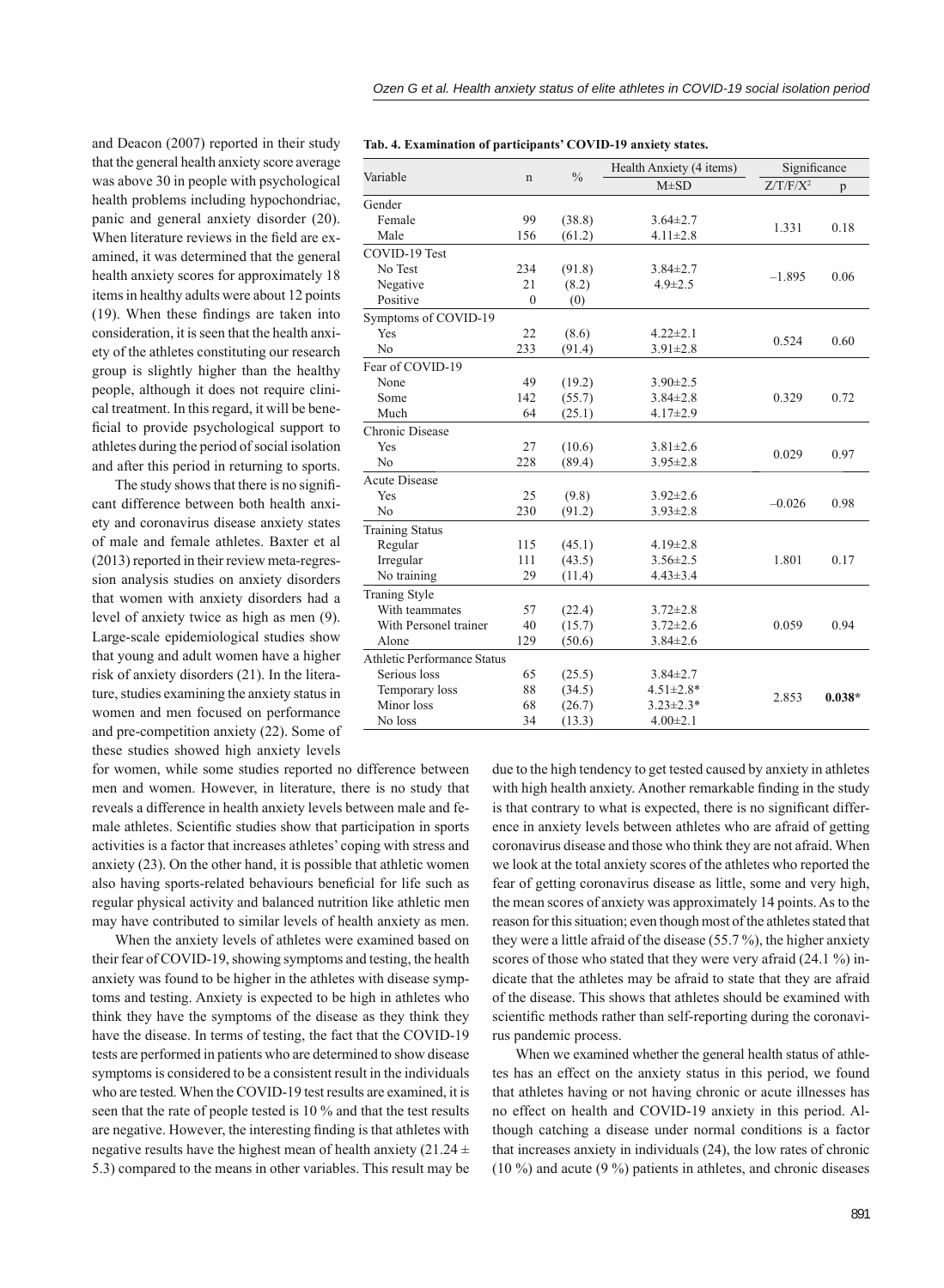888 – 893

| Variable                    | n              | $\frac{0}{0}$ | Significance<br>Health Anxiety (14 items) |             |           |
|-----------------------------|----------------|---------------|-------------------------------------------|-------------|-----------|
|                             |                |               | $M\pm SD$                                 | $Z/T/F/X^2$ | p         |
| Gender                      |                |               |                                           |             |           |
| Female                      | 99             | (38.8)        | $14.15 \pm 5.8$                           | 0.924       | 0.36      |
| Male                        | 156            | (61.2)        | $14.85 \pm 5.9$                           |             |           |
| COVID-19 Test               |                |               |                                           |             |           |
| No Test                     | 234            | (91.8)        | $13.98 \pm 5.5$                           | 5.788       | $< 0.01*$ |
| Negative                    | 21             | (8.2)         | $21.24 \pm 5.3$                           |             |           |
| Positive                    | $\overline{0}$ | (0)           |                                           |             |           |
| Symptoms of COVID-19        |                |               |                                           |             |           |
| Yes                         | 22             | (8.6)         | $17.59 \pm 5.1$                           |             |           |
| No                          | 233            | (91.4)        | $14.29 \pm 5.8$                           | 2.557       | $0.011*$  |
| Fear of COVID-19            |                |               |                                           |             |           |
| None                        | 49             | (19.2)        | $14.10 \pm 5.7$                           |             |           |
| Some                        | 142            | (55.7)        | 14.88±5.9                                 | 0.444       | 0.64      |
| Much                        | 64             | (25.1)        | $14.27 \pm 5.8$                           |             |           |
| Chronic Disease             |                |               |                                           |             |           |
| Yes                         | 27             | (10.6)        | $14.70 \pm 5.4$                           |             |           |
| No                          | 228            | (89.4)        | $14.56 \pm 5.9$                           | 0.119       | 0.90      |
| <b>Acute Disease</b>        |                |               |                                           |             |           |
| Yes                         | 25             | (9.8)         | $15.08 \pm 5.5$                           | $-0.453$    | 0.65      |
| N <sub>0</sub>              | 230            | (91.2)        | 14.52±5.9                                 |             |           |
| <b>Training Status</b>      |                |               |                                           |             |           |
| Regular                     | 115            | (45.1)        | $14.55 \pm 5.9$                           |             |           |
| Irregular                   | 111            | (43.5)        | $14.50 \pm 5.8$                           | 1.377       | 0.50      |
| No training                 | 29             | (11.4)        | $15.43\pm 6.1$                            |             |           |
| <b>Traning Style</b>        |                |               |                                           |             |           |
| With teammates              | 57             | (22.4)        | $13.77 \pm 5.1$                           |             |           |
| With Personel trainer       | 40             | (15.7)        | $15.00\pm6.2$                             | 0.586       | 0.56      |
| Alone                       | 129            | (50.6)        | $14.07 \pm 5.7$                           |             |           |
| Athletic Performance Status |                |               |                                           |             |           |
| Serious loss                | 65             | (25.5)        | $14.00 \pm 5.8$                           |             |           |
| Temporary loss              | 88             | (34.5)        | $15.57 \pm 5.4$                           | 1.528       | 0.21      |
| Minor loss                  | 68             | (26.7)        | 13.75 ± 5.04                              |             |           |
| No loss                     | 34             | (13.3)        | $14.76 \pm 7.6$                           |             |           |

mostly being diseases such as hernia and chronic pain, may be the reason for not having a significant difference in health and coronavirus anxiety.

When the training schedule and practices of the athletes during the COVID-19 social isolation period were examined, it was seen that the athletes mostly continued their training (88.6 %) but they did their training on their own (50.6 %). During this period, most of the athletes stated a decrease in their performance (86.7 %). This indicates that athletes will need an additional preparation training process for participation in competitions and races. When we examine the health and disease anxiety status according to the training and performance status, no significant difference was found although the health anxiety of those who did not train was high. In terms of training practices, there was no difference in the health anxiety status of those who train on their own and those who train with a team or individual trainers. However, it was determined that COVID-19 anxiety levels were higher in athletes stating a temporary loss in performance (34.5 %) than in the athletes (26.7 %) who stated that there was a slight decrease in their performance. It is an expected result that athletes do not think that there is a serious loss of performance

# **References**

**1. WHO.** Coronavirus disease (COVID-19) outbreak. Emergencies – Dis. 2020.

**2. WHO.** Coronavirus Disease 2019 (COVID-19) Situation Report–68.; 2020.

**3. Anderson RM, Heesterbeek H, Klinkenberg D, Hollingsworth TD.** How will country–based mitigation measures influence the course of the COVID-19 epidemic? Lancet 2020; 395 (10228): 931–934.

**4. Hellewell J, Abbott S, Gimma A, et al.** Feasibility of controlling CO-VID-19 outbreaks by isolation of cases and contacts. Lancet Glob Heal 2020; 8(4): e488–e496.

**5. Chen S, Yang J, Yang W, Wang C, Bärnighausen T.** COVID-19 control in China during mass population movements at New Year. Lancet 2020; 395 (10226): 764–766.

**6. Wang C, Pan R, Wan X, et al.** Immediate Psychological Responses and Associated Factors during the Initial Stage of the 2019 Coronavirus Disease (COVID-19) Epidemic among the General Population in China. Int J Environ Res Public Health 2020; 17 (5): 1729.

**7. Karamustafalıoğlu O, Yumrukçal H.** Depresyon ve anksiyete bozuklukları. Şişli Etfal Hastan Tıp Bülteni 2011; 45 (2): 65–74.

and that this loss is recoverable as the corona virus-related cancellation of sports competitions and races took place 2–3 weeks before the data collection process. However, higher anxiety levels specific to COVID-19 in athletes thinking a temporary performance loss may be a risk factor for training and performance improvement in the pandemic process. Therefore, in order for these athletes to return to the competitions and races after the pandemic, clubs and coaches should follow the performance and anxiety status of the athletes and make training plans accordingly.

# **Conclusion**

As a result, COVID-19 disease pandemic and social isolation practices caused anxiety in athletes. Prolonged pandemic and social isolation process may cause anxiety to increase. Increased anxiety in athletes can negatively affect athletic performance both physically and cognitively. Considering the findings of this research, psychological support practices to reduce the anxiety of health and getting coronavirus in this pandemic and social isolation period may contribute to shorter the duration of the return of athletes to competitions and races after the pandemic.